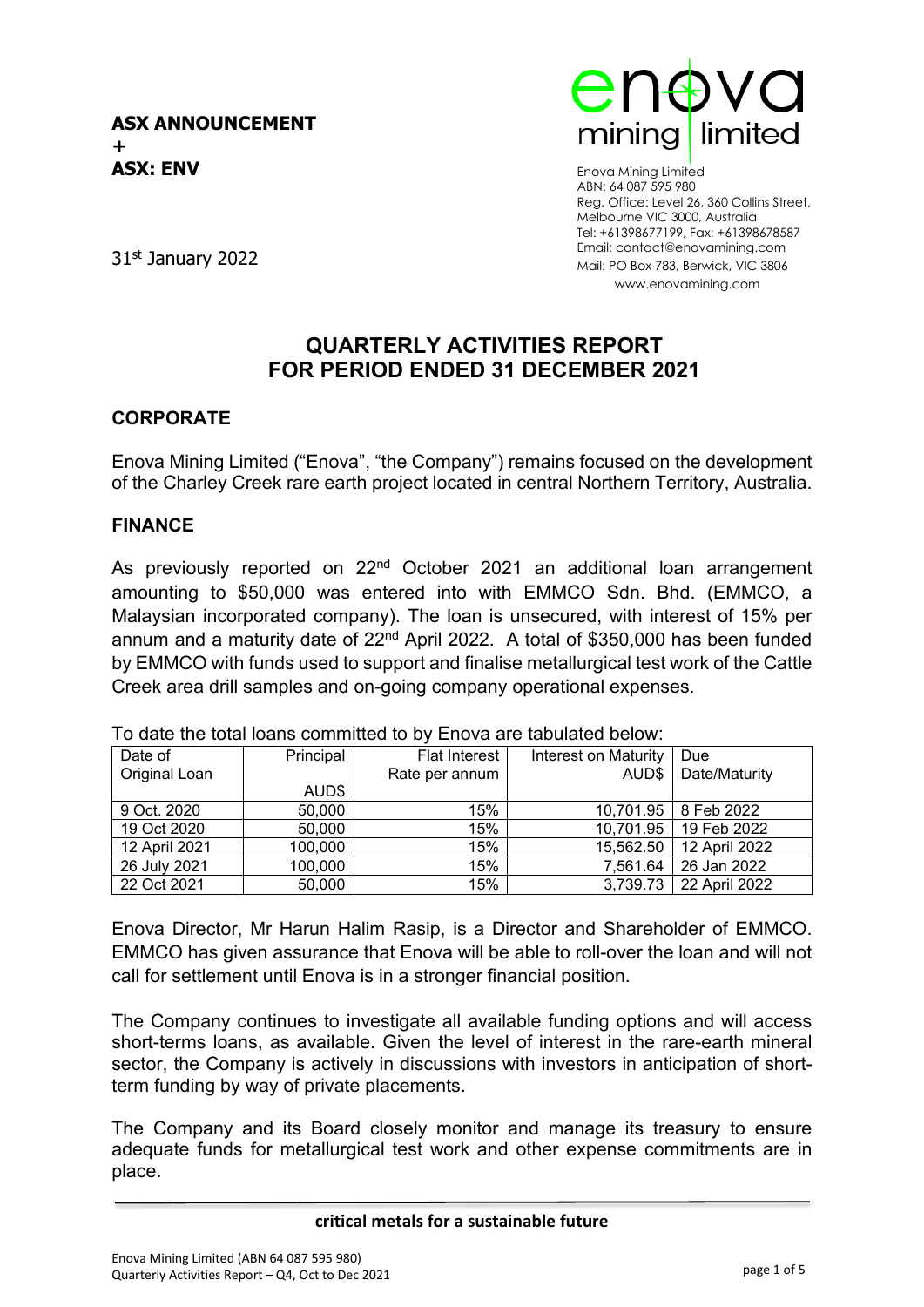#### **PROJECT DEVELOPMENTS**

#### **Strategic Developments**

During the latter half of 2021, the global price of several significant heavy and magnet rare earth oxides increased by over 40%. Export restrictions imposed by China has raised concerns about tightening global supply. As a result, Enova's rare earth basket price increased significantly which is favourable for the Charley Creek projects' economics, in particular the projects' gravity mineral separation process option.

#### **Strategic Direction**

A combination of gravity mineral separation and leach processing operations at Cattle Creek address the extraction of rare earth minerals and scandium from different rocktypes in the same area. Developing a two-process operation would delay bringing the project to market. Focus on developing the gravity separation process project early maybe more important than recognizing the full value of Cattle Creek as a two-process operation project. Substantial rises in rare earth prices have catapulted the value of the gravity separation process option. For this reason, the Enova Board are seeking a timely resource update and pit optimization/economic assessment to decide the best strategy for the Company.

Gravity mineral separation and leach processing options are synergistic, so both are included in the Company's latest operational plans. This planning allows Enova to recognize the value of each process/operational option. A baseline project concept, subject to expert peer review, has been developed to assess the resource model. The mineral processing operations included in this plan are outlined below:

- Gravity mineral separation operation: alluvial sands and metasediments will be mined and processed using gravity separation to produce monazite and xenotime concentrates. Our current plan targets 22.5 Mtpa plant feed throughput, with several beneficiation steps and desliming. Approximately 10 Mtpa of upgraded sand will be treated by spiral separation. Wet magnetic and dry electrostatic separation will further upgrade rare earth concentrates to separate gangue, ilmenite, rutile, and zircon minerals. High-quality rare-earth concentrate will be cracked by acid roasting, as needed for downstream leach separation. Numerous gravity processing trials/tests have been completed over the years which will allow expert assessment of our plans and expectations.
- Leach process operation: the gravity operation effectively strips overburden at profit to expose higher grade saprolite and weathered bedrock suitable for acid leach extraction. Our current plan targets 6 Mtpa plant feed throughput. After several beneficiation steps, approximately 1.8 Mtpa of fines will be leached. The quantity of rejected gangue may seem high but a significant scandium upgrade justifies the economics of acid leach. An onsite acid plant will produce low-cost sulphuric acid, generate heat and power for all operations. Our laboratory leach test work over the last year gives us confidence of the conditions needed for low acid consumption. Rare earths and scandium for leach extraction will be adsorbed and further separated using SX circuit refinement.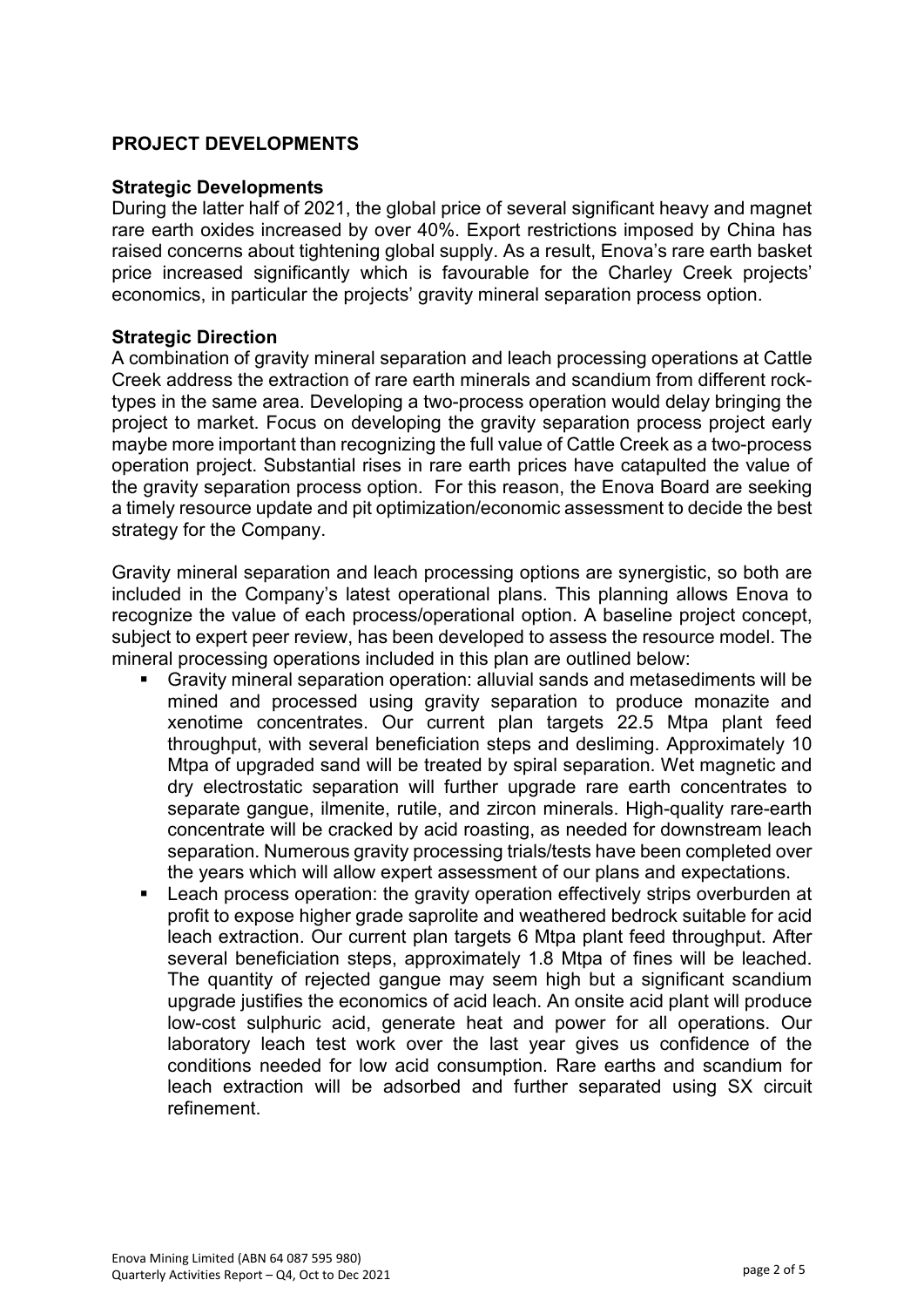#### **PROJECT ACTIVITY**

During the December Quarter, Enova compiled all historic drilling information since 2008, and coupled it with updated data from the 2019 resource drilling programme. Using this data, SRK commenced resource modelling in November 2021. An interim model is expected in January 2022.

Enova compiled all the metallurgical studies and test work over the last decade and from the 2020/2021 saprolite beneficiation and leach test work undertaken in October 2021. Further work was completed by Enova during November on the establishment of a baseline project for peer review and refinement. As the resource model is underdevelopment, best estimates of the expected resource rock-types were used to develop the operational model. This operational model will be updated as actual material type estimates from the updated resource model become available. This will then be further refined by pit optimization.

Engenium Brisbane, a Stantec Group company, commenced technical assessment of the metallurgical data compilation and process plan in December. This review is expected to be complete in early February 2022. This will form the basis of the support work for the JORC 2012 RPEEE (Reasonable Prospects of Eventual Economic Extraction test) requirements to complete the resource estimate for publication

Enova expects to issue a resource statement announcement in the first quarter of 2022.

#### **FURTHER DEVELOPMENTS**

Further funding will be required to advance the project to the Pre-Feasibility Study stage. Enova will be seeking to undertake the following project work, as broadly listed below:

#### Gravity Separation Plant

- 1. pilot scale "proof of concept" gravity plant testing,
	- $\circ$  confirm feed beneficiation,
	- o gravity separation/concentration,
- 2. concentrate beneficiation by magnetic and electrostatic separation,
	- o assess quality of titanium and zircon by-products,
- 3. generate sufficient concentrate from above work for acid-roast cracking tests and produce solutions for rare earth separation simulation

#### Leach Plant

- 1. Establish a metallurgical test facility to investigate:
	- a. leach optimization,
	- b. metal precipitation,
		- $\circ$  for the recovery of valuable non-rare earth metals from solution,
		- $\circ$  for the removal of deleterious metals
	- c. solvent extraction and ion exchange separation trials

#### Extension drilling for Cattle Creek

- 1. Drill orebody extensions identified from modelling the 2019 exploration drilling,
- 2. Obtain large metallurgical samples for gravity and metallurgical test work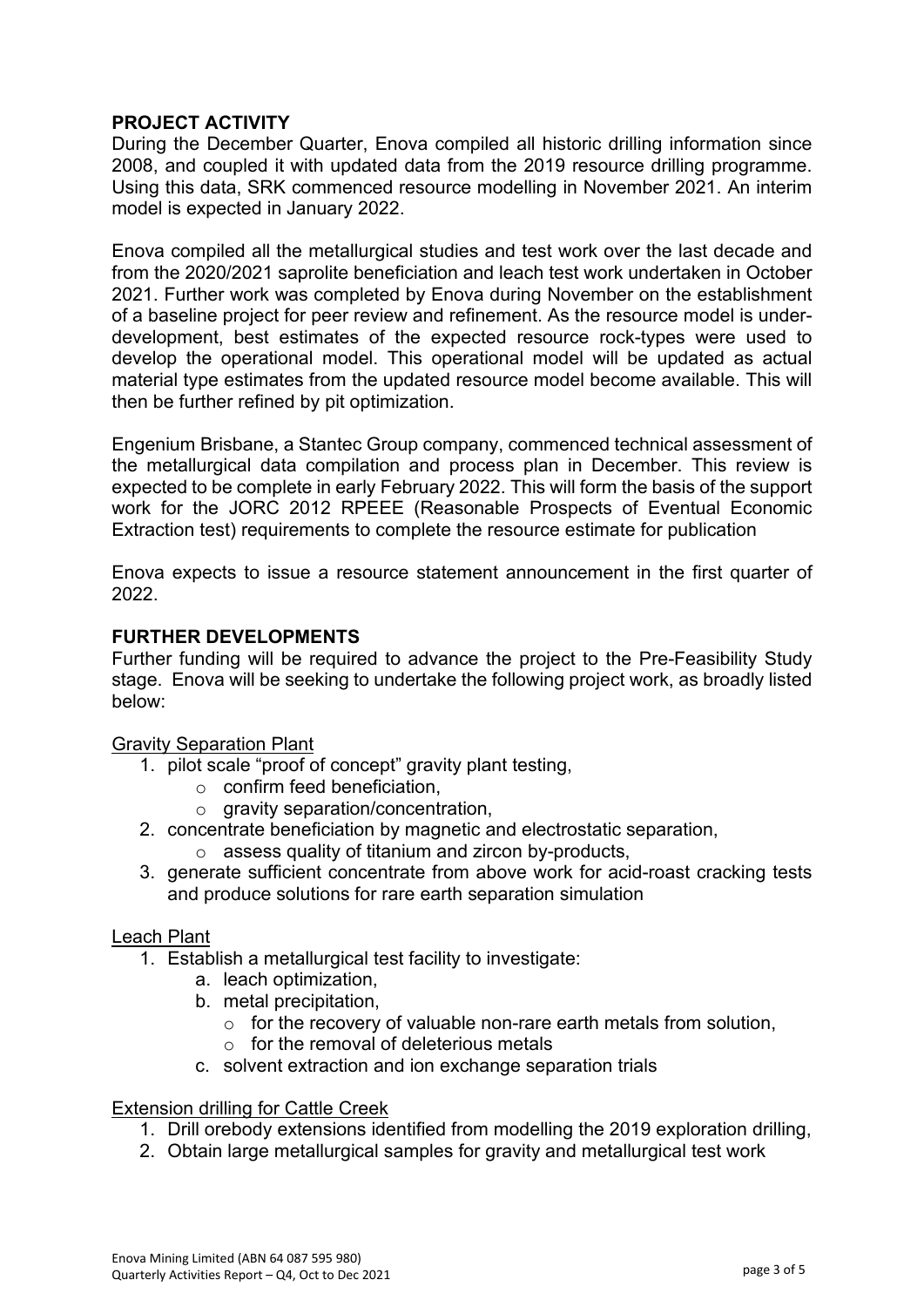#### Resource Update and Engineering Study

#### Environmental Engineering and Assessment

Budgets for this work will be announced closer to the time of the next fund raising and subject to further information from the resource assessment process. Enova is actively seeking interest and support from 'Sophisticated Investors'. Failing this, the Company will seek public funding, by preparing an Information Memorandum and engaging an advisor to assist in raising funds.

#### **TENEMENTS**

There has been no change in tenement holdings since the March 2020 quarter and no tenement reductions are planned in 2022.

|          | <b>Tenement Name / Location</b> | Group                         | Owner                    | <b>AREA</b>    | <b>AREA</b> |
|----------|---------------------------------|-------------------------------|--------------------------|----------------|-------------|
|          |                                 |                               |                          | (Sub-blocks)   | (Km2)       |
| EL 24281 | <b>Charley Creek</b>            | <b>GR086 Charley Creek 1</b>  | <b>CNPL 100%</b>         | 37             | 116.60      |
| EL 25230 | Cockroach Dam                   | <b>GR086 Charley Creek 1</b>  | <b>CNPL 100%</b>         | 102            | 289,00      |
| EL 27358 | <b>Hamilton Downs</b>           | <b>GR086 Charley Creek 1</b>  | <b>CNPL 100%</b>         | 8              | 25.17       |
| EL 31947 | Cloughs Dam                     | <b>GR086 Charley Creek 1</b>  | <b>CNPL 100%</b>         | 20             | 59.57       |
|          |                                 | <b>Charley Creek 1</b>        |                          | 167            | 490.34      |
| EL 28434 | <b>Hamilton Homestead</b>       | <b>GR339 Charley Creek 2</b>  | CNPL 56.28% / EMR 43.72% | $\overline{4}$ | 12.08       |
| EL 29789 | Mulga Bore                      | <b>GR339 Charley Creek 2</b>  | CNPL 56.28% / EMR 43.72% | $\overline{4}$ | 12.61       |
|          |                                 | <b>Charley Creek 2</b>        |                          | 8              | 24.69       |
|          |                                 | <b>TOTAL OF ALL TENEMENTS</b> |                          | 175            | 515.03      |

#### **Tenement Holdings for period ending December 2021**

Crossland Nickel Pty Ltd (CNPL) - Wholly owned by Enova Essential Mining Resources Pty. Ltd. (EMR) - Wholly owned by Enova

Further information about Enova is available at our website [www.enovamining.com.](http://www.enovamining.com/)

The market will be kept appraised of developments, as required under ASX Listing Rules and in accord with continuous disclosure requirements.

### **Approved for release by the Board of Enova Mining Limited**

Eric Vesel, CEO/ Executive Director. **Enova Mining Limited**

**Contact details:** [eric@enovamining.com](mailto:eric@enovamining.com)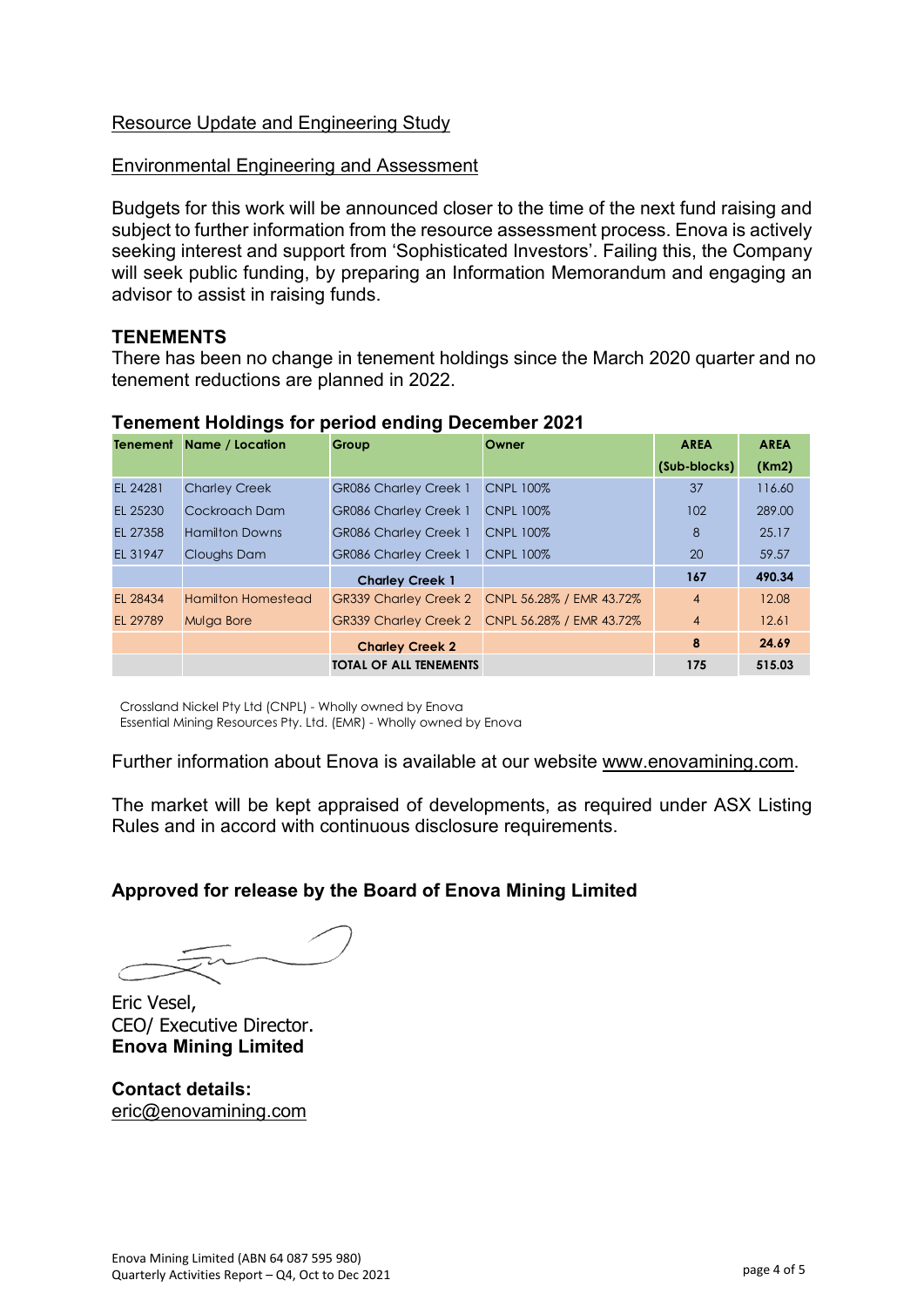#### **About the Charley Creek Project**

The Charley Creek rare earth project is located 110 km W-NW of Alice Springs in the central Northern Territory, Australia (see map below, Figure 1). Enova Mining Limited, with 100% project equity, is working to re-establish a resource statement and scoping study. The project is well positioned to be a low environmental impact mine with few encumbrances. Conditions are ideal for low-cost mining, in low laying topography with dry free-dig material. Following a comprehensive drilling programme at Cattle Creek in 2019, over an area of 10 sq.km, metallurgical laboratory testwork is investigating the recovery of rare earth and scandium metals. The targeted final products are high purity rare earth and scandium oxide/hydroxide/carbonates, suitable for export to downstream high-purity product refiners, with potential industrial mineral by-products.



Figure 1 – Charley Creek Project Location

#### **Disclaimer**

This ASX announcement (Announcement) has been prepared by Enova Mining Limited ("Enova" or "the Company"). It should not be considered as an offer or invitation to subscribe for or purchase any securities in the Company or as an inducement to make an offer or invitation with respect to those securities. No agreement to subscribe for securities in the Company will be entered into on the basis of this Announcement.

This Announcement contains summary information about Enova, its subsidiaries, and their activities, which is current as at the date of this Announcement. The information in this Announcement is of a general nature and does not purport to be complete nor does it contain all the information which a prospective investor may require in evaluating a possible investment in Enova.

By its very nature exploration for minerals is a high-risk business and is not suitable for certain investors. Enova's securities are speculative. Potential investors should consult their stockbroker or financial advisor. There are many risks, both specific to Enova and of a general nature which may affect the future operating and financial performance of Enova and the value of an investment in Enova including but not limited to economic conditions, stock market fluctuations, commodity price movements, regional infrastructure constraints, timing of approvals from relevant authorities, regulatory risks, operational risks and reliance on key personnel.

Certain statements contained in this announcement, including information as to the future financial or operating performance of Enova and its projects, are forward‐looking statements that: may include, among other things, statements regarding targets, estimates and assumptions in respect of mineral reserves and mineral resources and anticipated grades and recovery rates, production and prices, recovery costs and results, capital expenditures, and are or may be based on assumptions and estimates related to future technical, economic, market, political, social and other conditions; are necessarily based upon a number of estimates and assumptions that, while considered reasonable by Enova, are inherently subject to significant technical, business, economic, competitive, political and social uncertainties and contingencies; and, involve known and unknown risks and uncertainties that could cause actual events or results to differ materially from estimated or anticipated events or results reflected in such forward‐looking statements.

Enova disclaims any intent or obligation to update publicly any forward-looking statements, whether because of new information, future events, or results or otherwise. The words 'believe', 'expect', 'anticipate', 'indicate', 'contemplate', 'target', 'plan', 'intends', 'continue', 'budget', 'estimate', 'may', 'will', 'schedule' and similar expressions identify forward-looking statements. All forward-looking statements made in this announcement are qualified by the foregoing cautionary statements. Investors are cautioned that forward-looking statements are not guarantee of future performance and accordingly investors are cautioned not to put undue reliance on forward‐ looking statements due to the inherent uncertainty therein. No verification: although all reasonable care has been undertaken to ensure that the facts and opinions given in this Announcement are accurate, the information provided in this Announcement has not been independently verified

.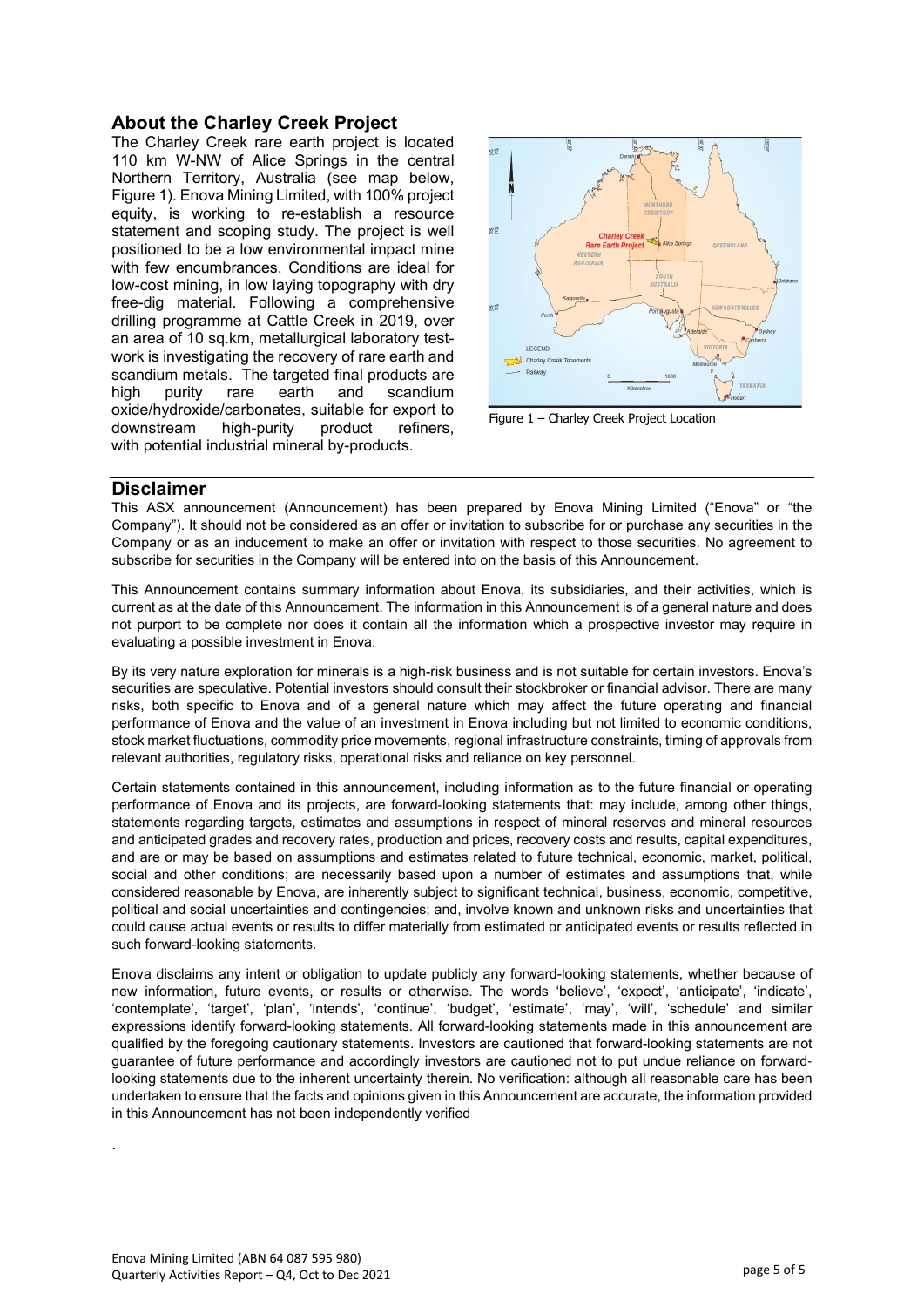# **Appendix 5B**

# **Mining exploration entity or oil and gas exploration entity quarterly cash flow report**

| Enova Mining Limited                     |                    |  |  |
|------------------------------------------|--------------------|--|--|
| ARN<br>Quarter ended ("current quarter") |                    |  |  |
| 64 087 595 980                           | ⊟ 31 December 2021 |  |  |

| <b>Consolidated statement of cash flows</b> |                                                        | <b>Current quarter</b><br>\$A'000 | Year to date (12<br>months)<br>\$A'000 |
|---------------------------------------------|--------------------------------------------------------|-----------------------------------|----------------------------------------|
| 1.                                          | Cash flows from operating activities                   |                                   |                                        |
| 1.1                                         | Receipts from customers                                |                                   |                                        |
| 1.2                                         | Payments for                                           |                                   |                                        |
|                                             | (a) exploration & evaluation                           | (34)                              | (112)                                  |
|                                             | development<br>(b)                                     |                                   |                                        |
|                                             | production<br>(c)                                      |                                   |                                        |
|                                             | staff costs<br>(d)                                     |                                   |                                        |
|                                             | administration and corporate costs<br>(e)              | (18)                              | (144)                                  |
| 1.3                                         | Dividends received (see note 3)                        |                                   |                                        |
| 1.4                                         | Interest received                                      |                                   |                                        |
| 1.5                                         | Interest and other costs of finance paid               |                                   |                                        |
| 1.6                                         | Income taxes paid                                      |                                   |                                        |
| 1.7                                         | Government grants and tax incentives                   |                                   |                                        |
| 1.8                                         | Other (GST & Workers Compensation<br>Insurance Refund) | 7                                 | 21                                     |
| 1.9                                         | Net cash from / (used in) operating<br>activities      | (45)                              | (235)                                  |

| 2.  |     | Cash flows from investing activities |
|-----|-----|--------------------------------------|
| 2.1 |     | Payments to acquire or for:          |
|     | (a) | entities                             |
|     | (b) | tenements                            |
|     | (C) | property, plant and equipment        |
|     | (d) | exploration & evaluation             |
|     | (e) | investments                          |
|     | (†) | other non-current assets             |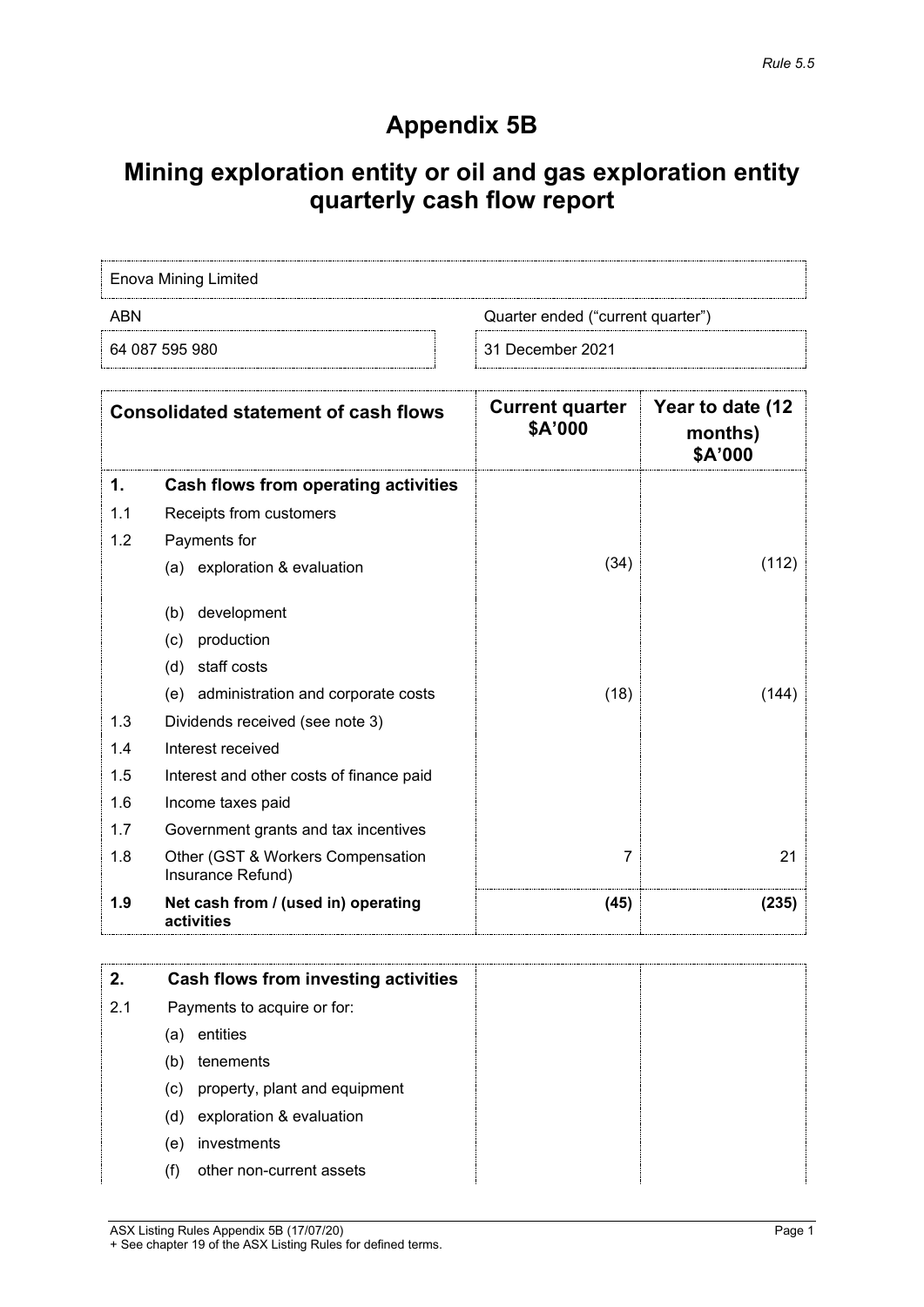|               | <b>Consolidated statement of cash flows</b>       | <b>Current quarter</b><br>\$A'000 | Year to date (12<br>months)<br>\$A'000 |
|---------------|---------------------------------------------------|-----------------------------------|----------------------------------------|
| $2.2^{\circ}$ | Proceeds from the disposal of:                    |                                   |                                        |
|               | entities<br>(a)                                   |                                   |                                        |
|               | (b)<br>tenements                                  |                                   |                                        |
|               | property, plant and equipment<br>(c)              |                                   |                                        |
|               | investments<br>(d)                                |                                   |                                        |
|               | other non-current assets<br>(e)                   |                                   |                                        |
| 2.3           | Cash flows from loans to other entities           |                                   |                                        |
| 2.4           | Dividends received (see note 3)                   |                                   |                                        |
| 2.5           | Other (provide details if material)               |                                   |                                        |
| 2.6           | Net cash from / (used in) investing<br>activities |                                   |                                        |

| 3.   | Cash flows from financing activities                                                       |    |     |
|------|--------------------------------------------------------------------------------------------|----|-----|
| 3.1  | Proceeds from issues of equity securities<br>(excluding convertible debt securities)       |    |     |
| 3.2  | Proceeds from issue of convertible debt<br>securities                                      |    |     |
| 3.3  | Proceeds from exercise of options                                                          |    |     |
| 3.4  | Transaction costs related to issues of equity<br>securities or convertible debt securities |    |     |
| 3.5  | Proceeds from borrowings                                                                   | 50 | 250 |
| 3.6  | Repayment of borrowings                                                                    |    |     |
| 3.7  | Transaction costs related to loans and<br>borrowings                                       |    |     |
| 3.8  | Dividends paid                                                                             |    |     |
| 3.9  | Other (provide details if material)                                                        |    |     |
| 3.10 | Net cash from / (used in) financing<br>activities                                          | 50 | 250 |

|     | Net increase / (decrease) in cash and<br>cash equivalents for the period |    |  |
|-----|--------------------------------------------------------------------------|----|--|
| 4.1 | Cash and cash equivalents at beginning of<br>period                      | 58 |  |
| 4.2 | Net cash from / (used in) operating<br>activities (item 1.9 above)       | 45 |  |
| 4.3 | Net cash from / (used in) investing activities<br>(item 2.6 above)       |    |  |
| 4.4 | Net cash from / (used in) financing activities<br>item 3.10 above)       | 50 |  |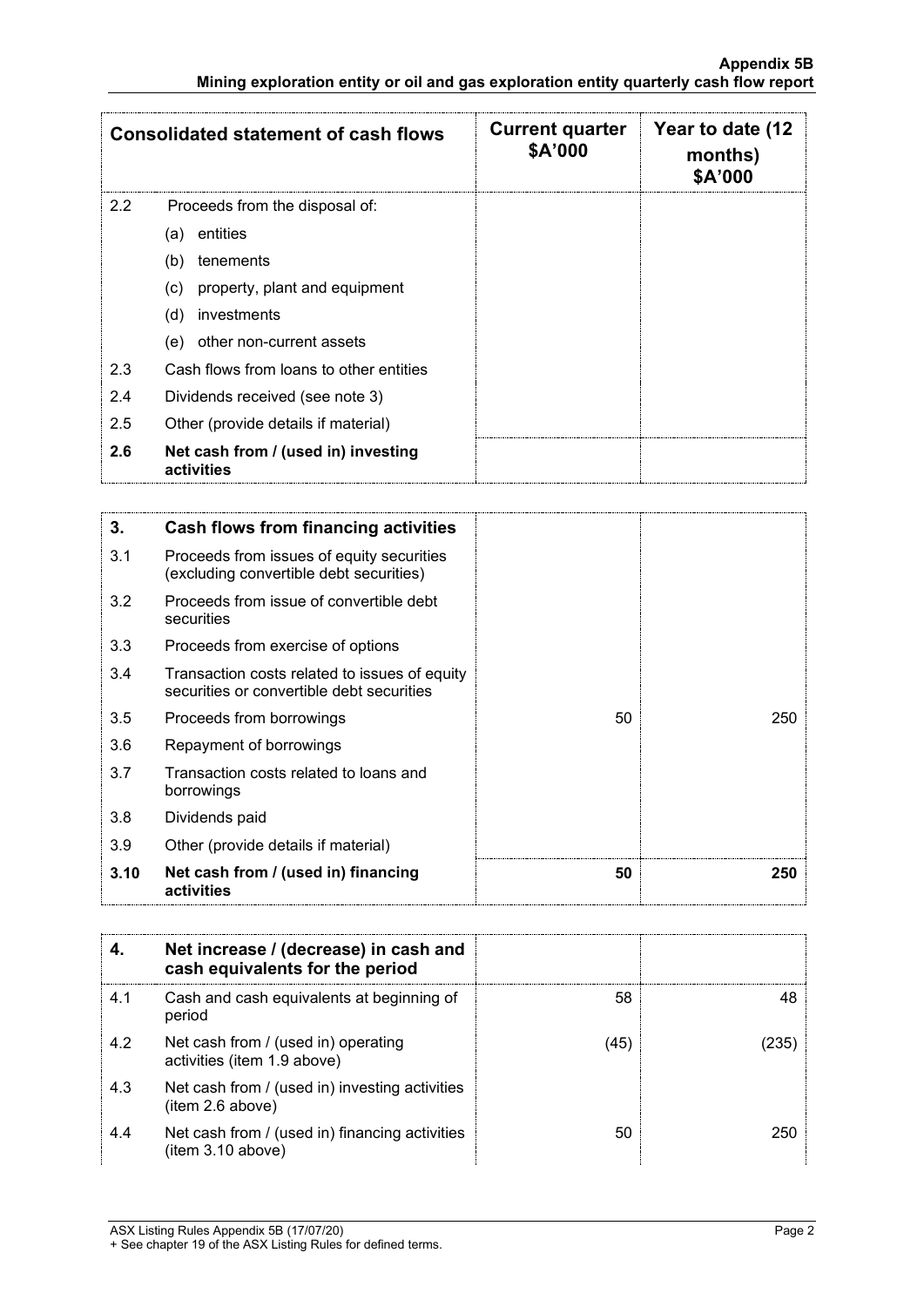| <b>Consolidated statement of cash flows</b> |                                                      | <b>Current quarter</b><br>\$A'000 | Year to date (12<br>months)<br>\$A'000 |
|---------------------------------------------|------------------------------------------------------|-----------------------------------|----------------------------------------|
| -4.5                                        | Effect of movement in exchange rates on<br>cash held |                                   |                                        |
| 4.6                                         | Cash and cash equivalents at end of<br>period        |                                   |                                        |

| 5.  | Reconciliation of cash and cash<br>equivalents<br>at the end of the quarter (as shown in the<br>consolidated statement of cash flows) to the<br>related items in the accounts | <b>Current quarter</b><br>\$A'000 | <b>Previous quarter</b><br>\$A'000 |
|-----|-------------------------------------------------------------------------------------------------------------------------------------------------------------------------------|-----------------------------------|------------------------------------|
| 5.1 | <b>Bank balances</b>                                                                                                                                                          | 63                                | 58                                 |
| 5.2 | Call deposits                                                                                                                                                                 |                                   |                                    |
| 5.3 | <b>Bank overdrafts</b>                                                                                                                                                        |                                   |                                    |
| 5.4 | Other (provide details)                                                                                                                                                       |                                   |                                    |
| 5.5 | Cash and cash equivalents at end of<br>quarter (should equal item 4.6 above)                                                                                                  | 63                                |                                    |

|                                                                                                                                                             | Payments to related parties of the entity and their<br>associates                          | <b>Current quarter</b><br><b>\$A'000</b> |  |
|-------------------------------------------------------------------------------------------------------------------------------------------------------------|--------------------------------------------------------------------------------------------|------------------------------------------|--|
| 61                                                                                                                                                          | Aggregate amount of payments to related parties and their<br>associates included in item 1 |                                          |  |
| 62                                                                                                                                                          | Aggregate amount of payments to related parties and their<br>associates included in item 2 |                                          |  |
| Note: if any amounts are shown in items 6.1 or 6.2, your quarterly activity report must include a description of, and an<br>explanation for, such payments. |                                                                                            |                                          |  |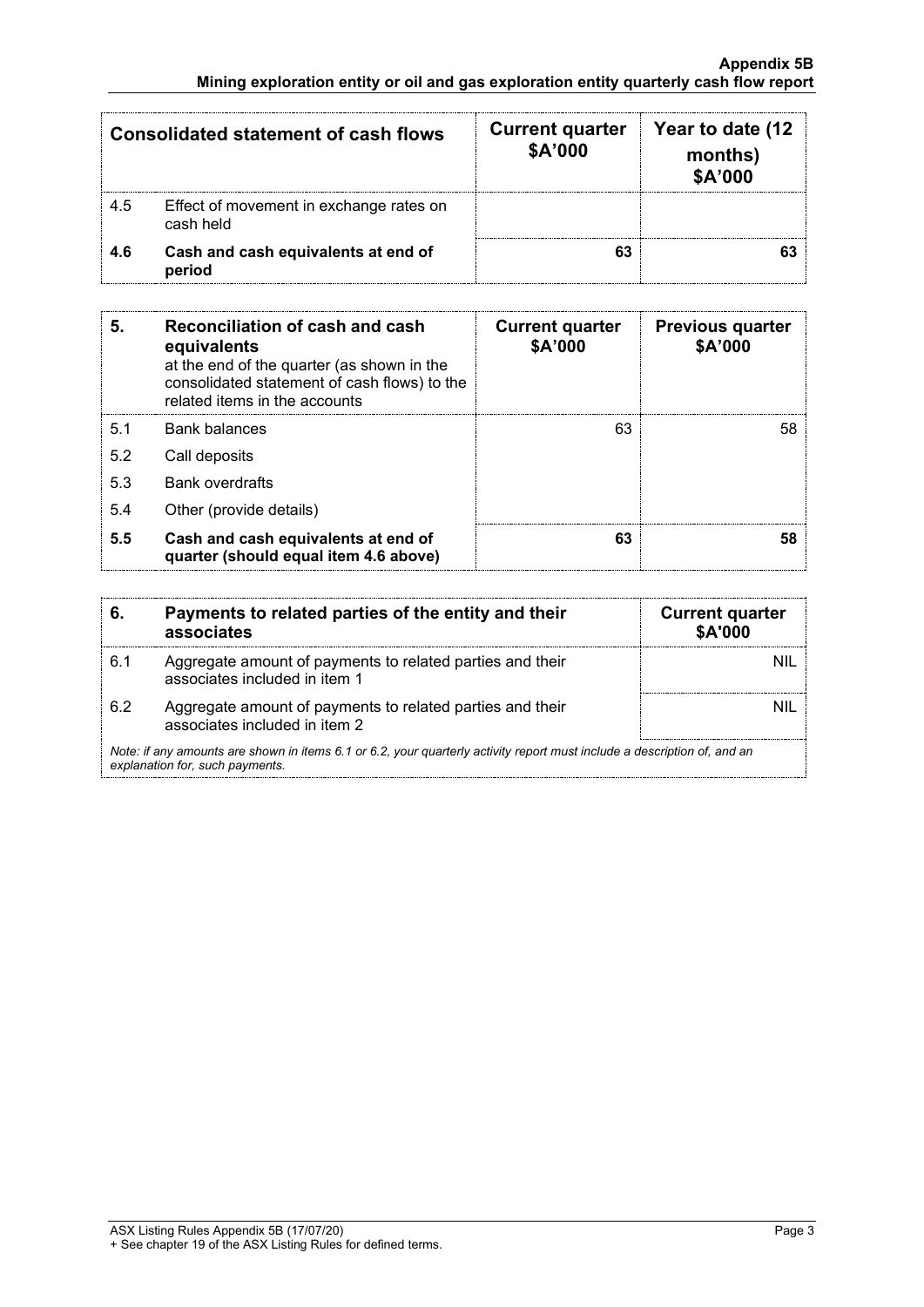| 7.                                                                                                                                     | <b>Financing facilities</b><br>Note: the term "facility' includes all forms of financing<br>arrangements available to the entity.<br>Add notes as necessary for an understanding of the<br>sources of finance available to the entity.                           | <b>Total facility</b><br>amount at quarter<br>end<br>\$A'000                                  | Amount drawn at<br>quarter end<br>\$A'000 |
|----------------------------------------------------------------------------------------------------------------------------------------|------------------------------------------------------------------------------------------------------------------------------------------------------------------------------------------------------------------------------------------------------------------|-----------------------------------------------------------------------------------------------|-------------------------------------------|
| 7.1                                                                                                                                    | Loan facilities                                                                                                                                                                                                                                                  | 350                                                                                           | 350                                       |
| 7.2                                                                                                                                    | Credit standby arrangements                                                                                                                                                                                                                                      | 0                                                                                             | O                                         |
| 7.3                                                                                                                                    | Other (please specify)                                                                                                                                                                                                                                           | $\Omega$                                                                                      | 0                                         |
| 7.4                                                                                                                                    | <b>Total financing facilities</b>                                                                                                                                                                                                                                | 350                                                                                           | 350                                       |
| 7.5<br>7.6                                                                                                                             | Unused financing facilities available at quarter end                                                                                                                                                                                                             | Include in the box below a description of each facility above, including the lender, interest |                                           |
|                                                                                                                                        | rate, maturity date and whether it is secured or unsecured. If any additional financing<br>facilities have been entered into or are proposed to be entered into after quarter end,<br>include a note providing details of those facilities as well.              |                                                                                               |                                           |
| New Loan was received on 22 <sup>nd</sup> Oct 2021 from EMMCO Mining Sdn Bhd of AUD\$50,000<br>maturing on 22 <sup>nd</sup> April 2022 |                                                                                                                                                                                                                                                                  |                                                                                               |                                           |
|                                                                                                                                        | As of 31.12.2021, five Loans provided by Emmco Mining Sdn Bhd total AUD\$350,000<br>(Principal only) plus accrued interest of AUD\$38,326.77. Each loan having a maturity date<br>of 08/02/2022, 19/02/2022, 12/04/2022, 26/01/2022 and 22/04/2022 respectively. |                                                                                               |                                           |
|                                                                                                                                        | All loans are six month term with interest charges at 15%pa.                                                                                                                                                                                                     |                                                                                               |                                           |
|                                                                                                                                        | EMMCO is associated with Director, Mr Harun Halim Rasip.                                                                                                                                                                                                         |                                                                                               |                                           |

| 8.  | Estimated cash available for future operating activities                                                                                                                                                                        | \$A'000 |
|-----|---------------------------------------------------------------------------------------------------------------------------------------------------------------------------------------------------------------------------------|---------|
| 8.1 | Net cash from / (used in) operating activities (item 1.9)                                                                                                                                                                       | (45)    |
| 8.2 | (Payments for exploration & evaluation classified as investing<br>activities) (item $2.1(d)$ )                                                                                                                                  |         |
| 8.3 | Total relevant outgoings (item $8.1 +$ item $8.2$ )                                                                                                                                                                             | (45)    |
| 8.4 | Cash and cash equivalents at quarter end (item 4.6)                                                                                                                                                                             | 63      |
| 8.5 | Unused finance facilities available at quarter end (item 7.5)                                                                                                                                                                   |         |
| 8.6 | Total available funding (item $8.4 +$ item $8.5$ )                                                                                                                                                                              | 63      |
| 8.7 | Estimated quarters of funding available (item 8.6 divided by<br>item $8.3$ )                                                                                                                                                    | 1.4     |
|     | Note: if the entity has reported positive relevant outgoings (ie a net cash inflow) in item 8.3, answer item 8.7 as<br>"N/A". Otherwise, a figure for the estimated guarters of funding available must be included in item 8.7. |         |
| 8.8 | If item 8.7 is less than 2 quarters, please provide answers to the following questions:                                                                                                                                         |         |

8.8.1 Does the entity expect that it will continue to have the current level of net operating cash flows for the time being and, if not, why not?

Answer: Enova continue to have support from major Enova investor EMMCO. They provide assurance that funding will be required to continue activities. Currently, funding has been provided by way of loans. The company intends to complete and issue a mineral resource statement in Qtr 1, 2022. This will allow Enova to seek equity capital to fund development activities.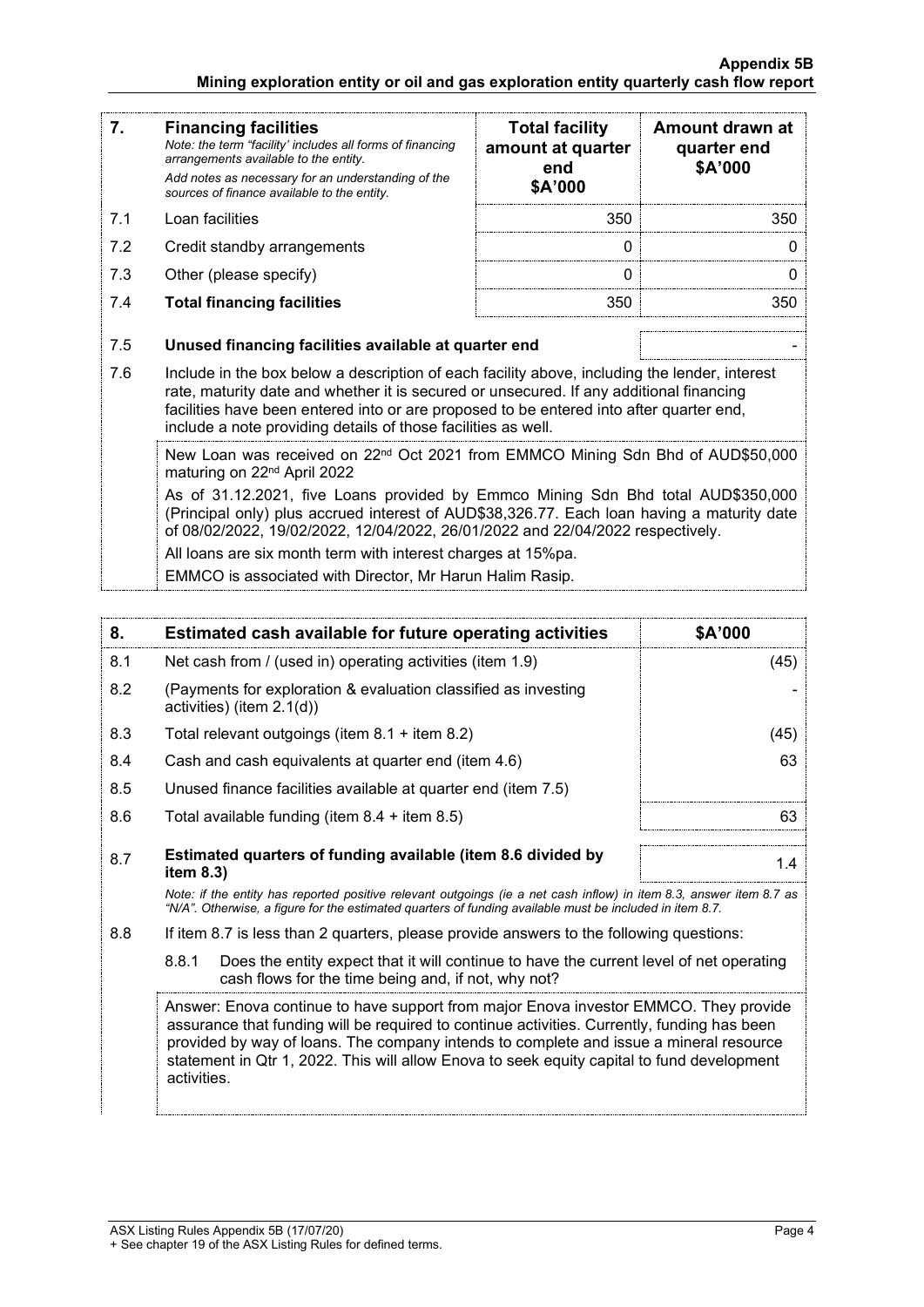| 8.8.2 | Has the entity taken any steps, or does it propose to take any steps, to raise further<br>cash to fund its operations and, if so, what are those steps and how likely does it<br>believe that they will be successful?                                                                                                                                                                                                                                        |
|-------|---------------------------------------------------------------------------------------------------------------------------------------------------------------------------------------------------------------------------------------------------------------------------------------------------------------------------------------------------------------------------------------------------------------------------------------------------------------|
|       | Answer: The rare earth resource segment is currently of immense interest to investors. As<br>mentioned, the company intends to complete and issue a mineral resource<br>statement in Qtr 1, 2022. This will allow Enova to seek equity capital to fund<br>development activities. The company continues to receive support from its major<br>lender EMMCO Mining Sdn Bhd until such time that the company is in a position to<br>seek external equity capital |
| 8.8.3 | Does the entity expect to be able to continue its operations and to meet its business<br>objectives and, if so, on what basis?                                                                                                                                                                                                                                                                                                                                |
|       | Answer: Yes. Existing funding and potentially a further loan from its major lender EMMCO<br>Mining Sdn Bhd will allow Enova to complete its development activities to enable a<br>capital raise in Qtr1, 2022.                                                                                                                                                                                                                                                |
|       | Note: where item 8.7 is less than 2 quarters, all of questions 8.8.1, 8.8.2 and 8.8.3 above must be answered.                                                                                                                                                                                                                                                                                                                                                 |
|       |                                                                                                                                                                                                                                                                                                                                                                                                                                                               |

#### **Compliance statement**

- 1 This statement has been prepared in accordance with accounting standards and policies which comply with Listing Rule 19.11A.
- 2 This statement gives a true and fair view of the matters disclosed.

Date: 31 January 2022



Authorised by: The Board of Enova Mining Limited (Name of body or officer authorising release – see note 4)

#### **Notes**

- 1. This quarterly cash flow report and the accompanying activity report provide a basis for informing the market about the entity's activities for the past quarter, how they have been financed and the effect this has had on its cash position. An entity that wishes to disclose additional information over and above the minimum required under the Listing Rules is encouraged to do so.
- 2. If this quarterly cash flow report has been prepared in accordance with Australian Accounting Standards, the definitions in, and provisions of, *AASB 6: Exploration for and Evaluation of Mineral Resources* and *AASB 107: Statement of Cash Flows* apply to this report. If this quarterly cash flow report has been prepared in accordance with other accounting standards agreed by ASX pursuant to Listing Rule 19.11A, the corresponding equivalent standards apply to this report.
- 3. Dividends received may be classified either as cash flows from operating activities or cash flows from investing activities, depending on the accounting policy of the entity.
- 4. If this report has been authorised for release to the market by your board of directors, you can insert here: "By the board". If it has been authorised for release to the market by a committee of your board of directors, you can insert here: